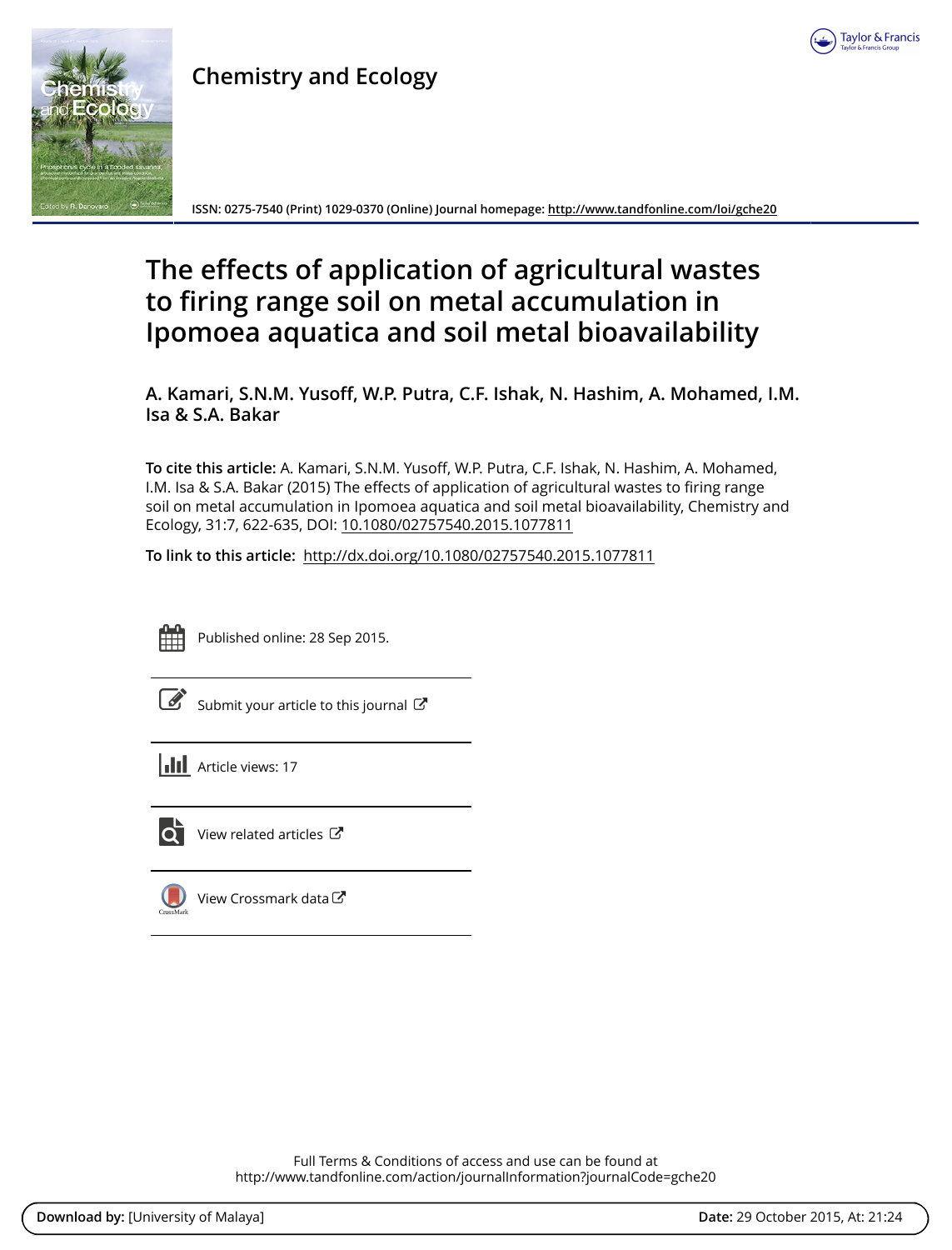#### Taylor & Francis Taylor & Francis Group

# **The effects of application of agricultural wastes to firing range soil on metal accumulation in** *Ipomoea aquatica* **and soil metal bioavailability**

A. Kamari<sup>a[∗](#page-1-1)</sup>, S.N.M. Yusoff<sup>[a](#page-1-0)</sup>, W.P. Putra<sup>a</sup>, C.F. Ishak<sup>b</sup>, N. Hashim<sup>a</sup>, A. Mohamed<sup>a</sup>, I.M. Isa<sup>a</sup> and S.A. Bakar<sup>[c](#page-1-3)</sup>

<span id="page-1-0"></span>*aDepartment of Chemistry, Faculty of Science and Mathematics, Universiti Pendidikan Sultan Idris, Tanjong Malim, Perak 35900, Malaysia; bDepartment of Land Management, Faculty of Agriculture, Universiti Putra Malaysia, Serdang, Selangor 43400, Malaysia; cDepartment of Physics, Faculty of Science and Mathematics, Universiti Pendidikan Sultan Idris, Tanjong Malim, Perak 35900, Malaysia*

<span id="page-1-3"></span><span id="page-1-2"></span>(*Received 22 January 2015; final version received 24 July 2015*)

The immobilisation of heavy metals in the soil of a 25-year-old active firing range using durian (*Durio zibethinus* L.) tree sawdust (DTS), coconut coir (CC) and oil palm empty fruit bunch (EFB) was investigated. The immobilisation effects were evaluated in terms of metal accumulation in water spinach (*Ipomoea aquatica*) and soil metal bioavailability. A pot experiment was conducted by amending the firing range soil with DTS, CC and EFB at application rates of 0%, 1% and 3% (w/w), respectively. All amendments increased the biomass yield and reduced the uptake of heavy metals in the plant tissue. Zn had the highest values of Bioconcentration Factor (BCF: 0.301–0.865) and Translocation Factor (TF: 1.056–1.883). Pb was the least-accumulated and transported metal in the plant tissues, with the BCF and TF values of 0.019–0.048 and 0.038–0.116, respectively. The bioavailable fraction of heavy metals in the firing range soil decreased following the application of the three agricultural wastes studied. DTS, CC and EFB did not cause toxicity symptoms in the water spinach over the pot experiment. Therefore, DTS, CC and EFB are considered promising immobilising agents for the remediation of metal-contaminated land.

**Keywords:** agricultural wastes; contaminated soil; heavy metals; immobilisation; bioavailability; metal uptake

# **1. Introduction**

Soil contamination by heavy metals is a serious environmental issue worldwide. For example, approximately 20 million hectares of arable land that accounts for 20% of the total agricultural land area in China were identified as being affected with heavy metals in 2011.[\[1](#page-12-0)[,2](#page-13-0)] The concentration of heavy metals in soil has increased tremendously due to rapid global industrialisation. Anthropogenic activities such as mining, wastewater irrigation, biosolid and manure application along with inadequate management of pesticides and chemicals in agriculture have significantly contaminated soil and groundwater.[\[3](#page-13-1)[,4](#page-13-2)]

Firing range activities have also contributed to elevated concentrations of heavy metals in soil. Cu- and Pb-alloy jackets and slugs are the main components of a firing bullet.[\[5](#page-13-3)[,6\]](#page-13-4) During

<span id="page-1-1"></span><sup>\*</sup>Corresponding author. Email: [azlkam@yahoo.co.uk](mailto:azlkam@yahoo.co.uk)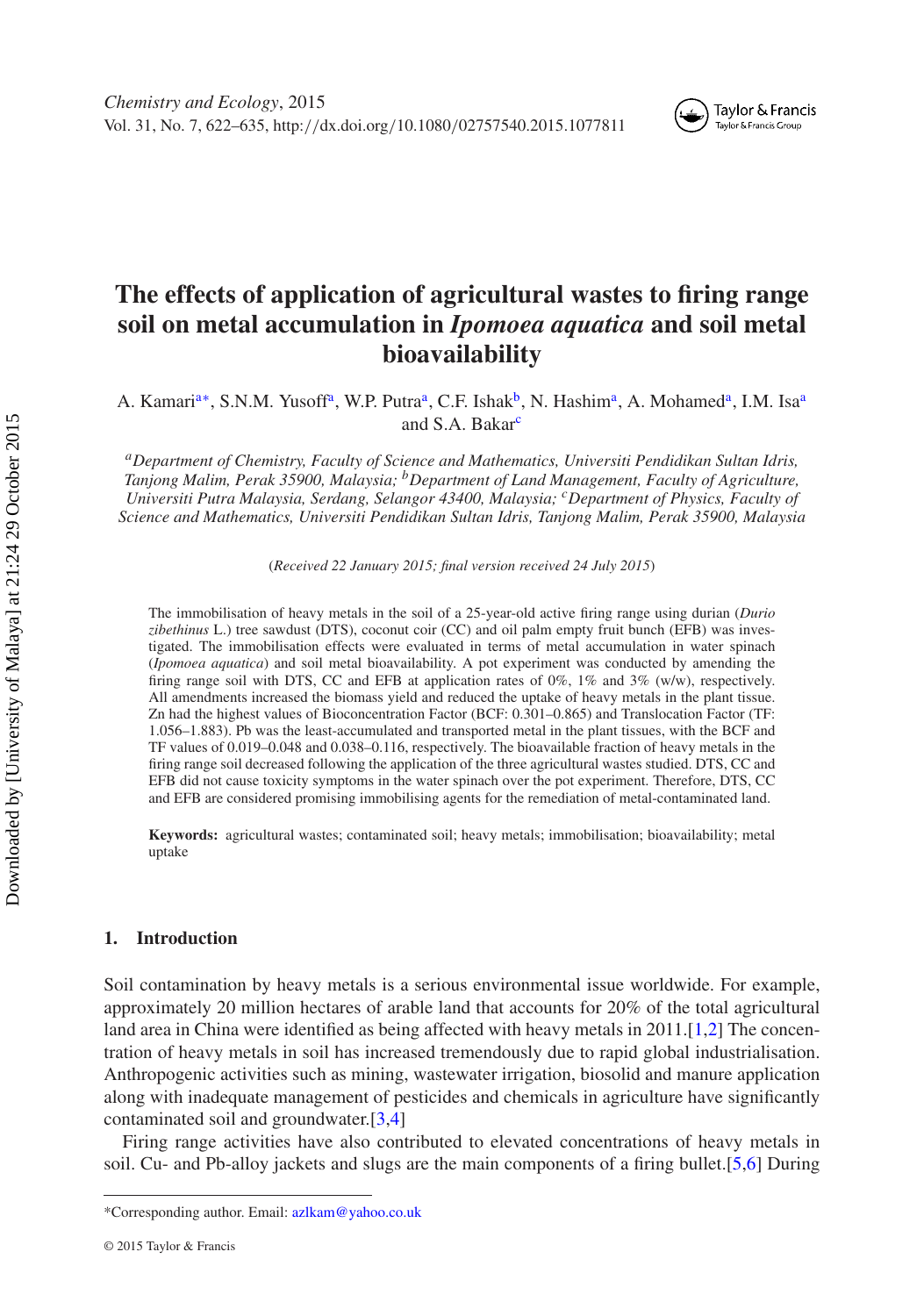shooting operations, metal particulates are produced and deposited on the soil surface. These metal particulates can be transformed into mobilised compounds that can pose a threat to soil and groundwater.[\[7](#page-13-5)[–9](#page-13-6)]

Unlike organic contaminants, heavy metals are not biodegradable. Therefore, the heavy metals will persist for a long period of time in soils. Their presence in soil may pose a great risk to the food chain and water supplies.[\[10\]](#page-13-7) Living organisms are exposed to the risk of heavy metals toxicity if the concentration in soil exceeds the threshold values.[\[11\]](#page-13-8) For example, a high intake of Pb by a human can cause kidney damage, anaemia and miscarriage for pregnant women.[\[12](#page-13-9)] Additionally, an excess of Zn can contribute to chlorosis in plant leaves as well as the inhibition of seed germination and plant growth.[\[13\]](#page-13-10)

Several remediation strategies are available to clean-up metal-contaminated soils. However, due to logistics and high operational cost issues, many of these techniques are not practical for implementation. An *in situ* stabilisation technique is deemed a promising alternative to remediate metal-contaminated soil as the technique is cost-effective and does not generate secondary environmental problems.[\[14](#page-13-11)[,15](#page-13-12)] Stabilisation is a conversion process for contaminants from their original form to a physically and chemically more stable form, which is likely less mobile, less soluble and less toxic. $[16,17]$  $[16,17]$  $[16,17]$  Through this technique, a soil amendment is added to contaminated soil to enhance geochemical processes such as precipitation, sorption, ion-exchange and redox reactions.[\[18](#page-13-15)[,19\]](#page-13-16) The soil amendment will help to reduce the solubility and bioavailability of the heavy metals in the soil. Using soil amendment will, therefore, reduce the accumulation of toxic metals in the plant tissues.[\[15](#page-13-12)]

The effectiveness of various low-cost materials, such as chicken manure biochar,[\[20\]](#page-13-17) phosphate fertiliser,[\[21](#page-13-18)] red mud,[\[22\]](#page-13-19) sugar cane biochar [\[23](#page-13-20)] and zeolites,[\[24](#page-13-21)] to stabilise contaminated soil has been investigated. The utilisation of these amendments has exhibited several advantages including being less expensive than the chemical stabilisation technique. In addition, the materials are also abundant, renewable and eco-friendly.

This study aims to evaluate the applicability of durian tree sawdust (DTS), coconut coir (CC) and oil palm empty fruit bunch (EFB) as immobilising agents for the remediation of metalcontaminated soil. Our previous investigation showed that the agricultural wastes studied were able to reduce the concentration of Cu, Pb and Zn in soil solutions.[\[25](#page-13-22)] In this study, water spinach (*Ipomoea aquatica*) was used as an indicator to determine the efficacy of the amendments in immobilising heavy metals in a firing range soil. Durian DTS, CC and EFB were chosen as potential soil amendments due to their availability in large quantities in Malaysia.

# **2. Materials and methods**

# **2.1.** *Preparation of soil and amendments*

A 25-year-old active firing range in Selangor, Malaysia, was selected as the sampling site. Soil samples were taken at the surface layer (up to 25 cm in depth) using a stainless steel trowel. The samples were air-dried for 1 week and were thoroughly mixed and passed through a 2 mm mesh sieve. A pipetting method described by Gee and Bauder [\[26\]](#page-13-23) was applied for the soil textural analysis. The soil consisted of sand  $(76\%)$ , silt  $(17\%)$  and clay  $(7\%)$ . Soil pH was measured in deionised water at a ratio of 1:2.5 (w/v) (soil:solution) by using a pH meter (Orion 2-Star, Thermo Scientific, Massachusetts, USA). Furthermore, the electrical conductivity (EC) of the soil was measured in deionised water at a ratio of 1:5  $(w/v)$  (soil:solution) by using an EC meter (Orion 3-Star, Thermo Scientific, Massachusetts, USA). The organic matter (OM) content (%) in the soil was calculated from measured loss-on-ignition,[\[27](#page-13-24)] while the total N was determined using Kjeldahl's distillation procedure.[\[28](#page-13-25)] The ammonium saturation and distillation method as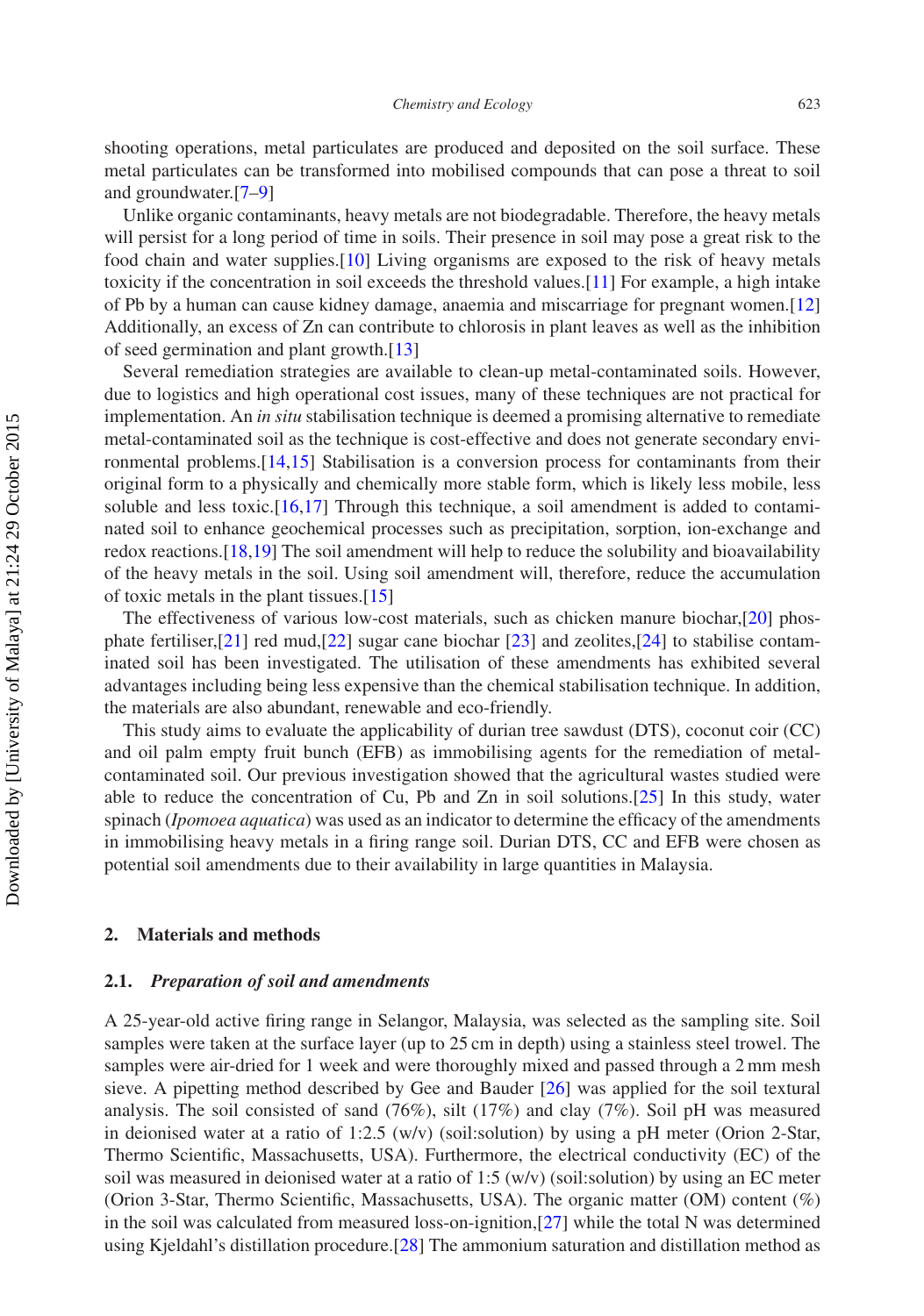| Characteristic                         | Soil | <b>DTS</b> | <sub>CC</sub> | <b>EFB</b> |
|----------------------------------------|------|------------|---------------|------------|
| pH                                     | 4.91 | 6.75       | 5.82          | 6.79       |
| Moisture content $(\% )$               | 5.2  | 13.6       | 21.5          | 38.9       |
| Electrical conductivity (dS/m)         | 2.15 | 2.5        | 1.8           | 1.2        |
| Organic matter $(\%)$                  | 1.3  | 47.4       | 65.6          | 88.7       |
| Total nitrogen (g/kg)                  | 0.8  | 65.6       | 26.7          | 9.52       |
| Cation-exchange capacity $(cmol_c/kg)$ | 11.2 | 96.4       | 130.6         | 78         |
| Total Pb (mg/kg)                       | 2562 | < 0.05     | < 0.05        | < 0.05     |
| Total Cu (mg/kg)                       | 771  | 47         | 12            | 12         |
| Total $Zn$ (mg/kg)                     | 315  | 105        | 35            | 35         |
| Available Pb (mg/kg)                   | 1137 | ND         | <b>ND</b>     | <b>ND</b>  |
| Available Cu (mg/kg)                   | 288  | ND         | ND            | <b>ND</b>  |
| Available $Zn$ (mg/kg)                 | 146  | ND         | ND            | ND         |

<span id="page-3-0"></span>Table 1. Characteristics of the soil and amendments used in the study.

ND, not detected.

described by Sumner and Miller [\[29\]](#page-13-26) was used to determine the cation-exchange capacity (CEC) of the soil.

The total fraction of Cu, Pb and Zn in the soil was determined by hot aqua regia extraction. In 10 replicates, 9 mL of HCl (6.0 mol/L) and 3 mL of HNO<sub>3</sub> (69%) were added to 0.25 g of the soil. The soil–aqua regia mixture was left overnight for equilibration. The soil samples and blanks were digested at 125°C for 3 h. The digests were filtered and diluted up to volume (50 mL) with deionised water. In addition to the total fraction, the bioavailable fraction of Cu, Pb and Zn in the soil was also determined using ammonium acetate (1.0 mol/L, pH 7) and EDTA (0.05 mol/L, pH 7.0) at a ratio of 1:10 (w/v) (soil:extractant). Based on our previous results (data not shown for reference), the mixtures were agitated on an orbital shaker at room temperature for 1 h and were then filtered into sample containers.

In this study, three low-cost materials were tested. DTS was supplied by Jati Cemerlang Sawmill (Selangor, Malaysia), CC was purchased from APA Green Horticulture (Perak, Malaysia) and EFB was collected at Changkat Asa Oil Palm Estate (Perak, Malaysia). The amendments were rinsed with deionised water, air-dried and ground using a laboratory jar mill. The ground materials were then kept in self-sealing sample bags prior to analysis. To measure the metal content in the amendments, the materials (DTS, CC and EFB) were digested separately by using 15 mL of concentrated HNO<sub>3</sub>(69%) at 110°C for 3 h. The characteristics of the soil and the amendments are summarised in Table [1.](#page-3-0)

# **2.2.** *Pot experiment*

Approximately 300 g of soil sample was added to a pot with a 12.0 cm height and a 14.0 cm diameter. The soils were amended separately with the amendments at three rates of application:  $0\%$ ,  $1\%$  and  $3\%$  (w/w). Each treatment was carried out in six replicates. The soils were then left to equilibrate for two weeks. During equilibration, the soils were mixed several times to maintain homogeneity and to avoid anaerobic conditions. The water spinach (*Ipomoea aquatica*) seed was then sown in each pot. The pots were placed outdoors in a nursery and arranged on a bench in a randomised block design. They were watered daily with deionised water, and the water holding capacity (70%) of the soil was monitored throughout the pot experiment. Plants were allowed to grow under natural lighting and temperature. Mean daily temperature and humidity were monitored with a digital thermometer. At the end of the 8-week pot trial, amendments were collected, immersed in deionised water and dried prior to analysis. The soil pH and ammonium acetate extractable metal content in the soil were determined, as previously described.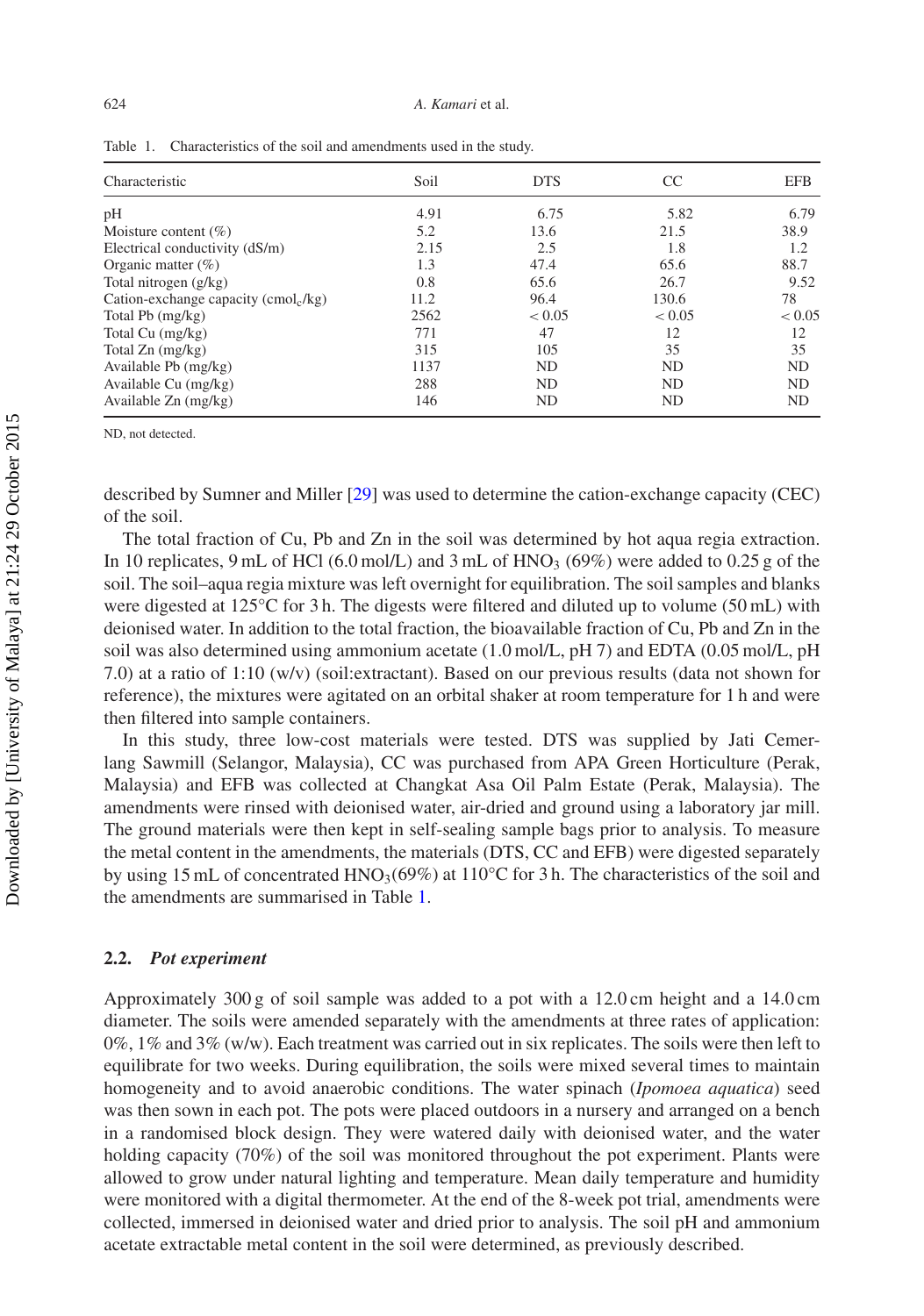# **2.3.** *Plant tissues analyses*

The plants were harvested after 8 weeks of growth. Plant shoots were cut with scissors at approximately 1.0 cm above the soil surface to avoid contamination by soil. Plant roots were washed thoroughly with deionised water to remove soil particles. The cleaned shoots and roots of the water spinach were then cut into small pieces. The plant tissues were dried in an oven at 70°C for 48 h. The dry biomass yield of each tissue was measured. The dried plant tissues were milled separately using a grinder.

In triplicate,  $0.5$  g of the plant tissues was ashed at  $450^{\circ}$ C in a muffle furnace for 3 h. Approximately 12 mL of concentrated  $HNO<sub>3</sub>$  (69%) was added to the ashed sample, and the mixture was left overnight to equilibrate. After equilibration, the samples and blanks were digested on a hot plate at  $110^{\circ}$ C for 3 h in a fume hood. The samples were left to cool at room temperature, filtered and made up to 50 mL. A Perkin–Elmer AAnalyst 400 Atomic Absorption Spectrometer was used to measure the concentration of heavy metals in the soil extracts and plant digests.

# **2.4.** *Standard and certified reference materials*

Certified reference soil material (LGC 6135 Hackney Brick Works Soil) and standard reference plant materials (SRM 1573a Tomato Leaves and SRM 1575 Pine Needles) were used to verify the accuracy of the metal determination. The reference materials were treated and analysed using the same procedures applied for plant tissues and soil samples. The recovery rates were within 89–105% for soil and 87–96% for plant tissue, respectively.

# **2.5.** *Statistical analysis*

A statistical analysis was performed using Minitab Software 17 (Minitab Software 17 (Minitab Inc., Pennsylvania, USA)). The experimental data were analysed by one-way analysis of variance (ANOVA). The least significant difference (LSD) between the means of the treatments was verified using Tukey's test at a significance level of  $p = 0.05$ , while correlation was determined by Pearson's coefficients at  $p < 0.05$ .

### **2.6.** *Characterisation study*

A Hitachi SU 8020 UHR Field Emission Scanning Electron Microscope (FESEM) equipped with a Horiba Energy Dispersive X-ray (EDX) Spectrometer was used to analyse the surface morphology and the elemental composition of the amendments. To avoid electron charging, the amendments were first coated with platinum using an Automatic Platinum Sputter Coater System (Quorum Q150RS). The surface morphology was observed at different magnifications.

Fourier Transform Infrared (FTIR) analysis was performed using a Thermo Nicolet 6700 FTIR Spectrometer. KBr discs were prepared at a ratio of 1:100 (w/w) (amendment:IR-grade KBr) in an agate mortar. The FTIR analysis was carried out in a wavenumber range of  $500-4000 \text{ cm}^{-1}$ over 30 cumulative scans and with a resolution of  $4 \text{ cm}^{-1}$ .

#### **3. Results and discussion**

#### **3.1.** *Plant growth and biomass yield*

In this study, water spinach seeds were also cultivated on compost that received no amendments in six replicates. The growth performance of the water spinach grown on untreated contaminated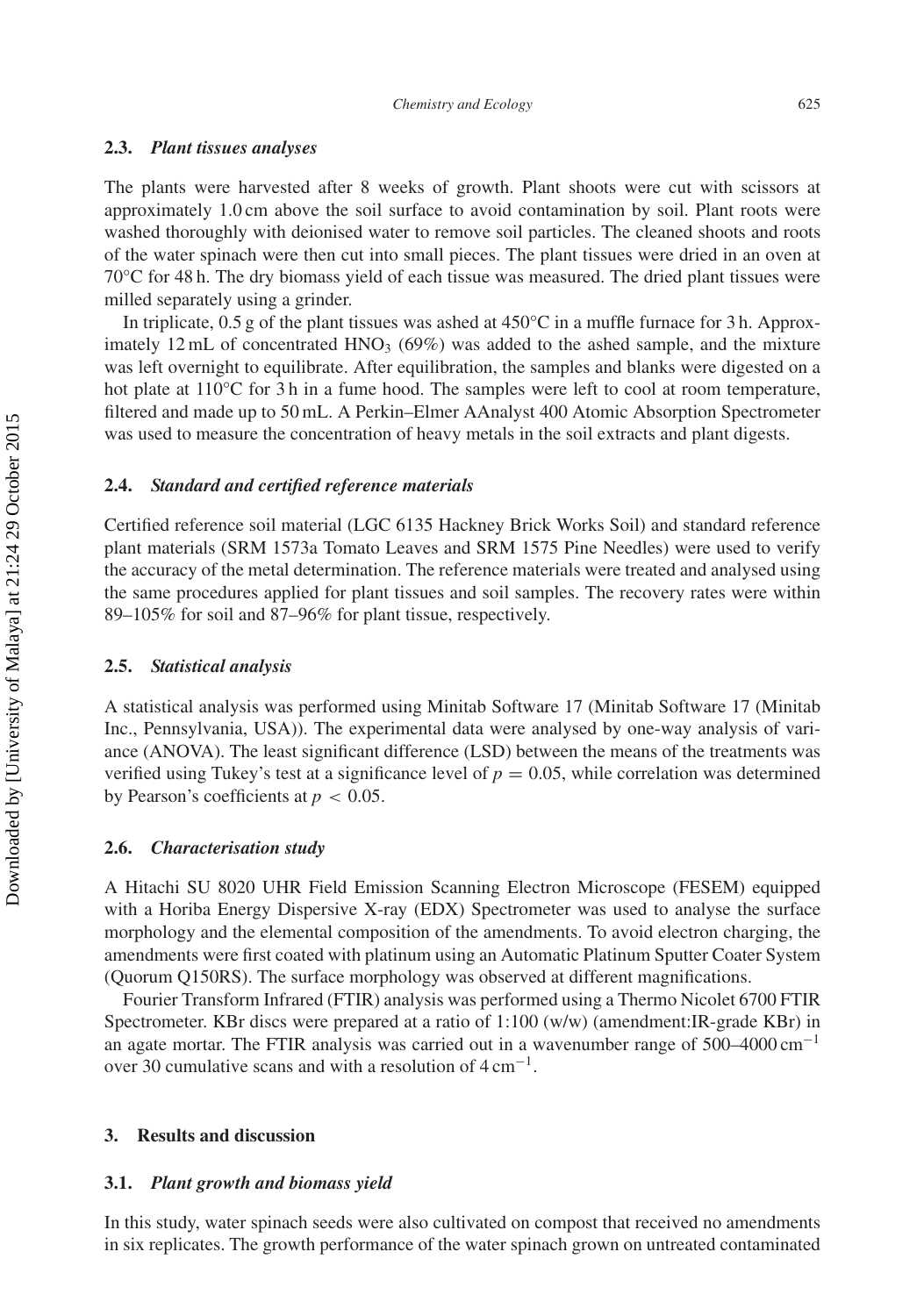|                  | Dry weight $(g$ /pot) |                  |  |
|------------------|-----------------------|------------------|--|
| <b>Treatment</b> | Shoot yield           | Root yield       |  |
| Compost          | $7.43 \pm 0.5$        | $3.17 \pm 0.3$   |  |
| Control          | $2.33a + 0.4$         | $0.93a + 0.6$    |  |
| DTS $1\%$        | 2.84bc $\pm$ 0.3      | $0.98a + 0.2$    |  |
| DTS 3%           | $4.72c + 0.1$         | $1.84c \pm 0.8$  |  |
| CC $1\%$         | $3.26b + 0.2$         | $1.13b \pm 0.3$  |  |
| CC <sub>3%</sub> | $5.13c + 0.7$         | $1.92c \pm 0.1$  |  |
| EFB $1\%$        | $3.37h + 0.2$         | $1.35bc \pm 0.5$ |  |
| EFB 3%           | 6.43d $\pm$ 0.3       | $2.20d + 0.2$    |  |
| LSD <sub>1</sub> | 0.91                  | 0.25             |  |

<span id="page-5-0"></span>Table 2. Effect of agricultural wastes application on biomass yield of water spinach.

Values represent mean of six replicates. Letters a, b, c and d show the significant differences between the soil treatments, where letter 'a' represents the lowest mean. Different letters indicate significant statistical differences (Tukey's test at  $p < 0.05$ ).

soil (zero treatment) and the water spinach grown on uncontaminated soil (compost) was compared. The water spinach seeds germinated five days after sowing, and no obvious difference in plant growth was observed up to three weeks of the pot experiment. Plants grown on compost exhibited a healthier appearance than plants cultivated on untreated contaminated soil.

A significant difference in plant growth was observed after three weeks of the pot experiment. Soil that received the amendment treatment produced plants with bigger and greener leaves while smaller leaves were obtained from plants that were grown on untreated contaminated soil. In addition, the plants that were cultivated on the zero treatment soil showed a slower growth progress than the plants grown on the treated contaminated soil. However, no toxicity symptoms such as reddish or burnt appearance were apparent on the leaves of water spinach that were grown on the untreated contaminated soil in the pot experiment, suggesting that water spinach is a robust plant species and has a high tolerance to elevated metal concentrations.

The dry biomass yield of the water spinach after 8 weeks of growth is presented in Table [2.](#page-5-0) As expected, the addition of DTS, CC and EFB to the contaminated soil increased the biomass yield of the water spinach. As shown in Table [2,](#page-5-0) the shoot and root yields increased with the rates of the amendment application. The application of amendments at  $1\%$  (w/w) gave almost similar shoot yield, with  $140-165\%$  increment in shoot production. The EFB treatment at  $3\%$  (w/w) resulted in a pronounced production effect, with the shoot yield for this treatment found to be higher by a factor of 2.8 than the zero treatment. The least production effect was obtained for DTS at 1% (w/w) where the root yield for this treatment showed no great difference from the root yield of the zero treatment plants. The order of treatment efficiency on the biomass production (total shoot and root) was EFB 3% (w/w) *>* CC 3% (w/w) *>* DTS 3% (w/w) *>* EFB 1% (w/w) *>* CC 1%  $(w/w)$  > DTS 1%  $(w/w)$  > zero.

Overall, EFB was the best amendment to promote biomass yield, followed by CC and DTS. This trend is closely related to the organic matter and moisture content in the amendments. For example, the organic matter content for EFB, CC and DTS was determined as 88.7%, 65.6% and 47.4%, respectively (Table [1\)](#page-3-0). The three amendments studied were beneficial as growing media through the improvement of soil moisture and fertility. Amending the contaminated soils with DTS, CC and EFB increased the water holding capacity of the soils by 52%, 65% and 83%, respectively.

# **3.2.** *Metal uptake by water spinach*

Figures [1](#page-6-0) and [2](#page-7-0) present the concentrations of Cu, Pb and Zn in the plant tissues after 8 weeks of the pot experiment. The water spinach accumulated more metals in its roots than in its shoots. For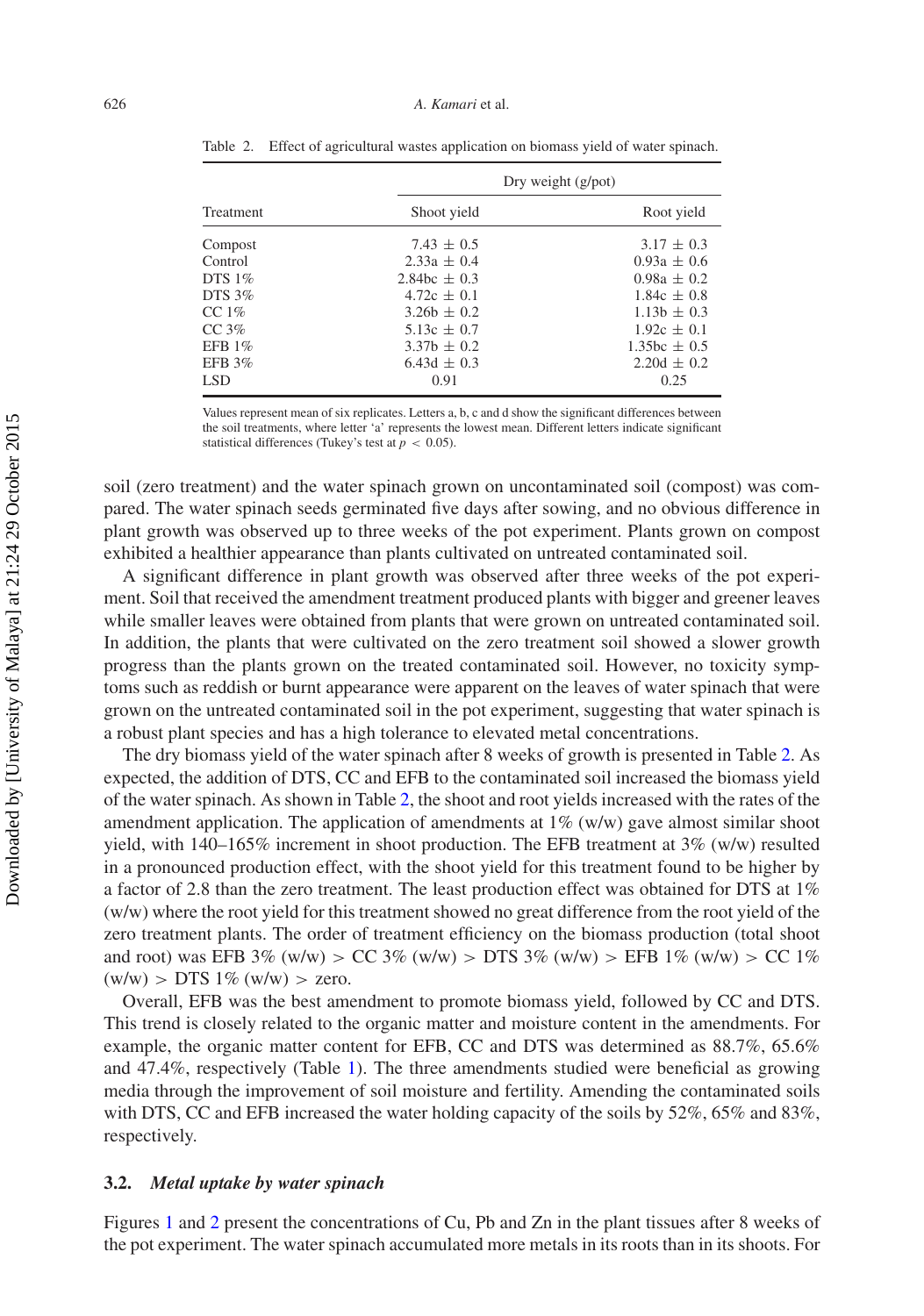<span id="page-6-0"></span>

Figure 1. Metal concentration in water spinach shoots after 8 weeks of growth. Values represent mean of 18 replicates  $\pm$  standard deviation. Different letters indicate significant statistical differences (Tukey's test at  $p < 0.05$ ).

example, for the zero treatment plants, the concentrations of Cu, Pb and Zn in the plant shoots were determined to be 27, 24 and 52 mg/kg (Figure [1\)](#page-6-0), respectively. Meanwhile, 156 mg/kg of Cu, 70 mg/kg of Pb and 263 mg/kg of Zn were measured in the root tissue of the zero treatment plants (Figure [2\)](#page-7-0). Amending the contaminated soil with DTS, CC and EFB reduced the metal concentrations in the shoots and roots of the water spinach. The metal concentrations of the shoots and roots decreased with the rates of the application of the amendments. Marked reductions in metal uptake were achieved following an EFB application at 3% (w/w).

As shown in Figure [1,](#page-6-0) although the DTS treatments reduced Zn shoot concentration, there was no significant difference between the  $1\%$  and the  $3\%$  (w/w) treatments. The concentration of Zn in plant shoots that received  $0\%$ ,  $1\%$  and  $3\%$  (w/w) of DTS was determined as 53, 46 and 42 mg/kg, respectively. The CC application caused a significant reduction in Pb shoot concentration, which decreased from 24 to 15 mg/kg. However, no large difference was observed when CC was applied at  $1\%$  and  $3\%$  (w/w).

As presented in Figure [2,](#page-7-0) the application of DTS had reduced the concentration of Cu and Zn in the plant roots. A greater reduction was obtained when DTS was applied at 3% (w/w). A different effect was observed for Pb root concentration where the DTS treatments at 1% and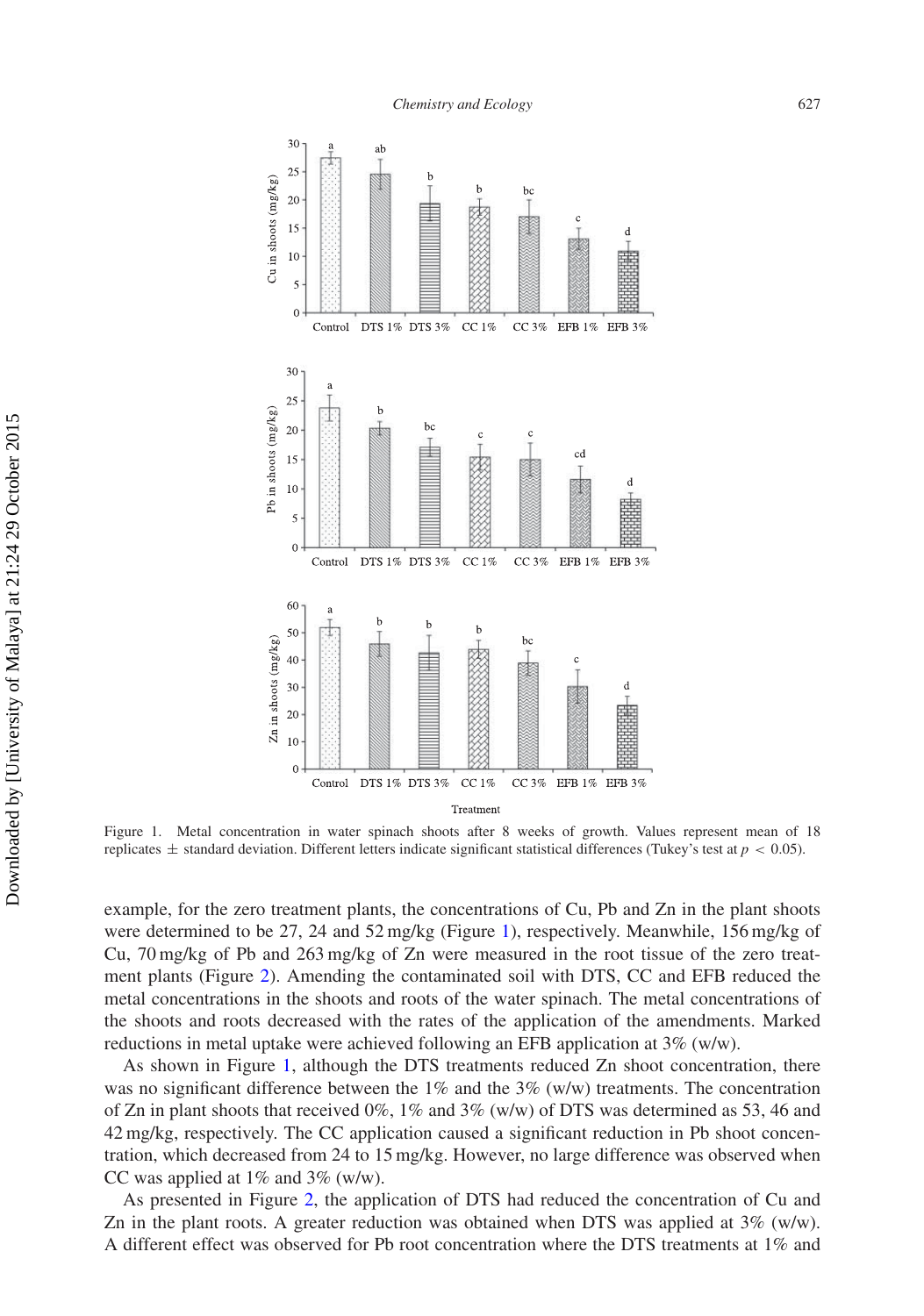<span id="page-7-0"></span>

Figure 2. Metal concentration in water spinach roots after 8 weeks of growth. Values represent mean of 18 replicates  $\pm$  standard deviation. Different letters indicate significant statistical differences (Tukey's test at  $p < 0.05$ ).

3% (w/w) showed no significant difference in Pb reduction. Compared to the zero treatment plants, Pb root concentration was reduced from 71 to 62 mg/kg (1% DTS) and 60 mg/kg (3% DTS). A similar trend was observed for Zn root concentrations following the CC treatments. The addition of CC at  $1\%$  and  $3\%$  (w/w) reduced Zn concentration in the plant roots by  $13\%$  and 16%, respectively, compared to the plants grown on the untreated contaminated soil.

As discussed by Venegas et al. [\[14\]](#page-13-11) and Armelin et al. [\[21\]](#page-13-18), different amendments may cause similar effects in reducing metal accumulation in plant tissues. As observed from Figure [1,](#page-6-0) the DTS 3% (w/w) and CC 1% (w/w) treatments had similar effects in reducing Cu shoot concentrations. Meanwhile, a similar pattern of Cu accumulation in the roots of the water spinach was obtained following the DTS and CC applications (Figure [2\)](#page-7-0).While there was a significant reduction in Pb root concentration after the CC 3% (w/w) and EFB 1% (w/w) treatments, the statistical analysis revealed no significant difference between these two treatments (Figure [2\)](#page-7-0). In the case of Zn, the ability of the water spinach to take up Zn was similar when the contaminated soil was treated with DTS and CC at  $1\%$  $1\%$  (w/w) (Figures 1 and [2\)](#page-7-0). Generally, of all the amendments studied, EFB showed a consistent effect in reducing metal concentrations in plant shoots and roots.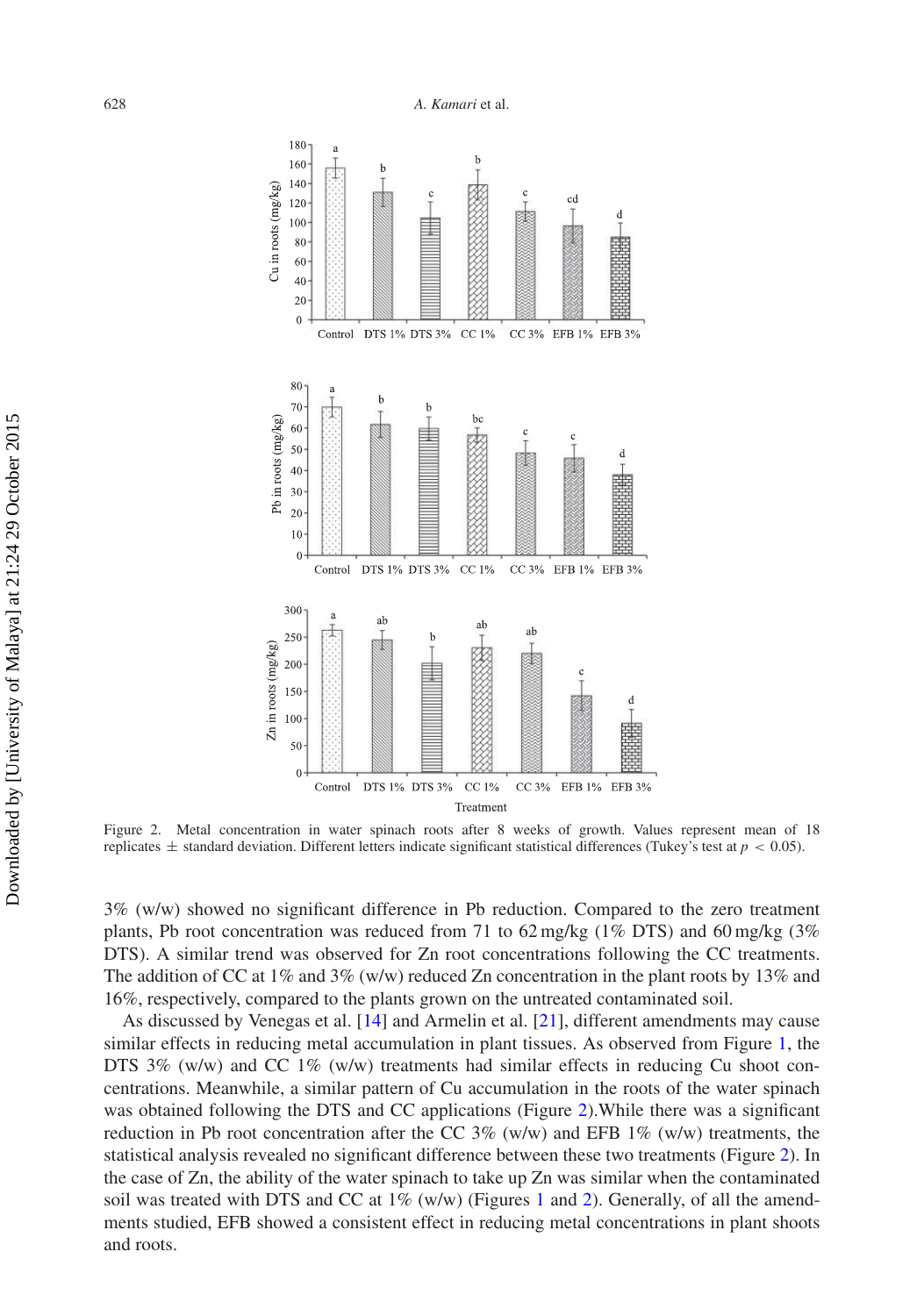| Treatment | Cu               | Ph              | Zn                              |
|-----------|------------------|-----------------|---------------------------------|
| Control   | $0.196d + 0.2$   | $0.062c + 0.6$  | $1.169d + 0.7$                  |
| DTS $1\%$ | $0.088c + 0.4$   | $0.048h + 0.3$  | $0.865cd + 0.3$                 |
| DTS $3\%$ | $0.073b \pm 0.1$ | $0.044b + 0.4$  | $0.616$ <sub>bc</sub> $\pm 0.5$ |
| CC $1\%$  | $0.064ab + 0.8$  | $0.035ab + 0.7$ | $0.793c + 0.5$                  |
| CC $3\%$  | $0.057ab + 0.6$  | $0.026a + 0.2$  | $0.524b + 0.2$                  |
| EFB $1\%$ | $0.042a + 0.9$   | $0.029a + 0.8$  | $0.450ab + 0.6$                 |
| EFB $3\%$ | $0.035a + 0.7$   | $0.019a + 0.3$  | $0.301a \pm 0.1$                |
| LSD.      | 0.015            | 0.011           | 0.208                           |

<span id="page-8-0"></span>Table 3. Effect of agricultural wastes application on bioconcentration factor (BCF) values of Cu, Pb and Zn.

Values represent mean of 18 replicates  $\pm$  standard deviation. Letters a, b, c and d show the significant differences between the soil treatments, where letter 'a' represents the lowest mean. Different letters indicate significant statistical differences (Tukey's test at  $p < 0.05$ 

# **3.3.** *Bioconcentration factor*

The ability of water spinach to accumulate metal in the shoot from a contaminated soil was further evaluated using the Bioconcentration Factor (BCF). BCF is defined as the ratio of the metal concentration in plant shoots to the metal concentration in soil.[\[30](#page-13-27)[,31](#page-13-28)] BCF represents the availability of heavy metals in a soil that can be taken up by a plant.[\[30](#page-13-27)[,32\]](#page-13-29) In general, plants will have a BCF value of less than one. However, some plant species are able to extract and accumulate a large amount of metal in their shoots.[\[10](#page-13-7)] These plants species usually have a BCF value of more than 1. Therefore, they are classified as hyperaccumulator plants and are suitable for a phytoextraction remediation strategy.[\[31](#page-13-28)[,33\]](#page-13-30)

Table [3](#page-8-0) lists the BCF values of Cu, Pb and Zn for the water spinach. The BCF of Zn determined for the zero treatment (untreated contaminated soil) was found to be higher than 1, suggesting that water spinach has a pronounced natural ability to accumulate Zn in its shoots. Therefore, the use of water spinach for the phytoextraction of Zn is feasible. The amendment treatments reduced the Cu, Pb and Zn uptake by the water spinach. For example, the application of DTS, CC and EFB at 3% (w/w) significantly ( $p < 0.05$ ) reduced the BCF value of Zn from 1.169 (zero treatment) to 0.616, 0.524 and 0.301, respectively. Meanwhile, the BCF value of Cu decreased from 0.196 (zero treatment) to 0.073, 0.057 and 0.035 following the DTS, CC and EFB application at 3% (w/w), respectively.

From Table [3,](#page-8-0) the BCF values estimated for the treatments were in the order  $Zn > Cu > Pb$ . As defined earlier, BCF value is highly dependent on metal concentrations in plant shoots and soil. Based on the plant tissue analysis (Figure [1\)](#page-6-0), Zn was considered the metal most determined in the plant shoots. As shown in Table [1,](#page-3-0) the total concentration of Zn in the soil sample  $(315 \text{ mg/kg})$  was much lower than the concentrations measured for Pb  $(2562 \text{ mg/kg})$  and Cu (771 mg/kg). Therefore, Zn had the highest BCF value. The low accumulation of Pb in the water spinach shoots can be related to the low solubility of the metal in soil, thus limiting its extraction via plant roots. Overall, the 3% EFB (w/w) treatment resulted in the best effect in reducing Cu, Pb and Zn accumulation in the water spinach shoots.

### **3.4.** *Translocation factor*

Translocation factor (TF) refers to the ratio of metal concentration in shoots to metal concentration in roots.[\[30](#page-13-27)[,34](#page-13-31)] TF represents the ability of a plant to translocate metals from the root to the shoot. The effects of the amendment treatments on the TF values of the metals are presented in Table [4.](#page-9-0) As shown in Table [4,](#page-9-0) the plants grown from the zero treatment have a TF value of 2.7737 for Zn. Plants with a TF value of greater than 1 are efficient in transporting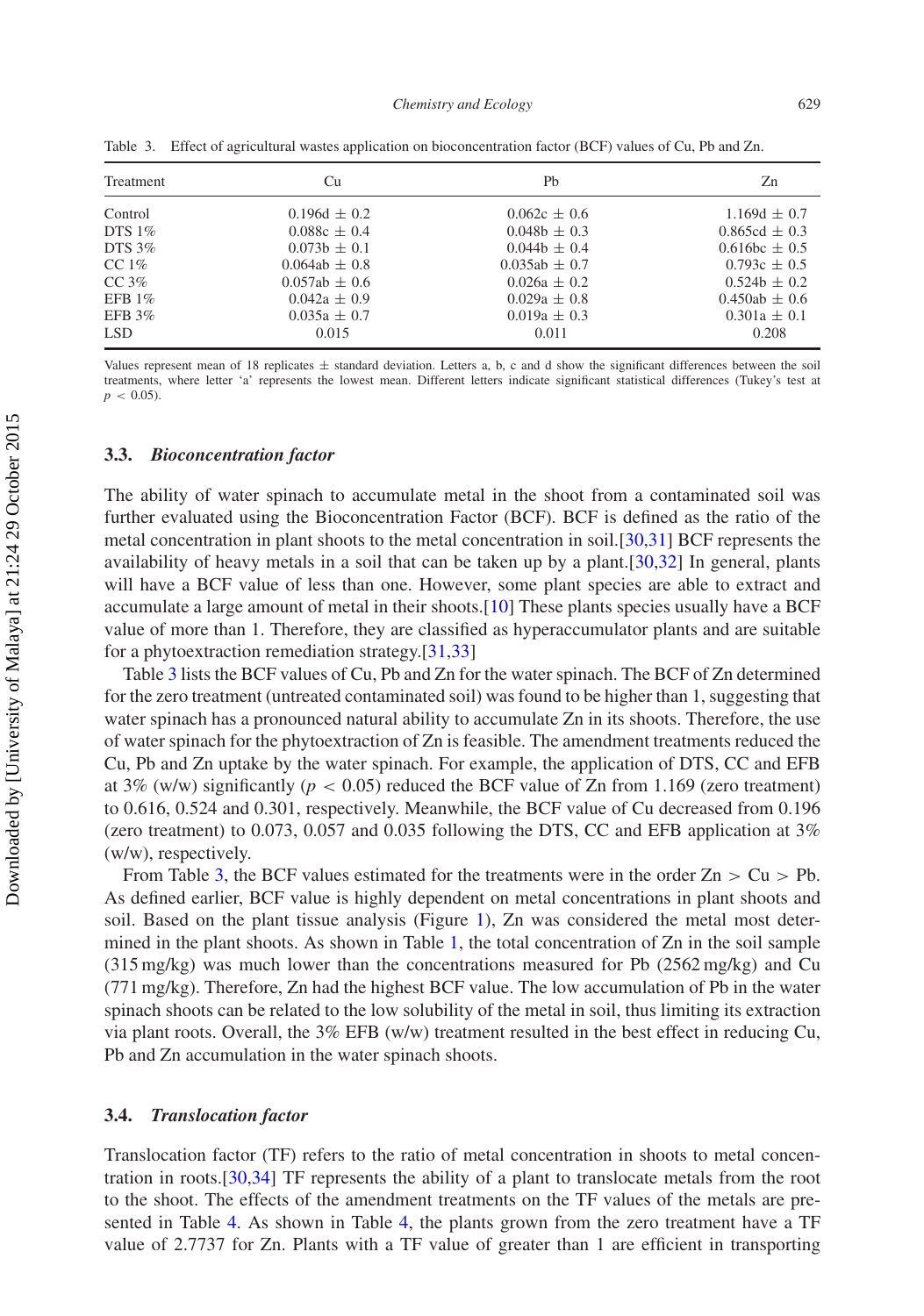| Treatment  | Cu                | Ph                | Zn                   |
|------------|-------------------|-------------------|----------------------|
| Control    | $0.158d \pm 0.2$  | $0.129d \pm 0.6$  | $2.737d \pm 0.1$     |
| DTS $1\%$  | $0.124cd \pm 0.5$ | $0.116cd \pm 0.2$ | $1.883c \pm 0.3$     |
| DTS $3\%$  | $0.101c + 0.9$    | $0.093c + 0.4$    | $1.549$ bc $\pm 0.8$ |
| CC $1\%$   | $0.088bc + 0.6$   | $0.080bc + 0.7$   | $1.520h + 0.7$       |
| CC $3\%$   | $0.063ab + 0.4$   | $0.077b \pm 0.5$  | $1.306ab + 0.2$      |
| EFB $1\%$  | $0.079b + 0.8$    | $0.061ab \pm 0.9$ | $1.244a + 0.5$       |
| EFB 3%     | $0.054a + 0.3$    | $0.038a + 0.2$    | $1.056a \pm 0.9$     |
| <b>LSD</b> | 0.023             | 0.025             | 0.425                |

<span id="page-9-0"></span>Table 4. Effect of agricultural wastes application on translocation factor (TF) values of Cu, Pb and Zn.

Values represent mean of 18 replicates  $\pm$  standard deviation. Letters a, b, c and d show the significant differences between the soil treatments, where letter 'a' represents the lowest mean. Different letters indicate significant statistical differences (Tukey's test at  $p < 0.05$ 

metals from the root tissue to the shoot tissue.[\[33](#page-13-30)] This characteristic is important for *in situ* phytoextraction strategy.[\[10](#page-13-7)[,31](#page-13-28)] The TF values of Cu, Pb and Zn decreased after the amendment treatments. The decrease in metal transport can be related to metal binding to functional groups of amendments.[\[6](#page-13-4)[,17\]](#page-13-14) Great reductions were obtained when the amendments were applied at 3% (w/w). For example, the TF value of Zn decreased from 2.737 (zero treatment) to 1.549, 1.306 and 1.056 following DTS, CC and EFB applications at 3% (w/w).

The order of TF values estimated for the treatments was found to be  $Zn > Cu > Pb$ , in agreement with the order of BCF values. Zn was the metal that was transported the most from the roots to the shoots. Both Cu and Zn are well known to be the essential micronutrients for plant growth. Cu and Zn are major components for several electron transport enzymes involved in catalysing the redox reaction in mitochondria and chloroplasts.[\[32](#page-13-29)] Therefore, plants tend to translocate both elements from the roots to the shoots. Low translocation of Pb might be due to its toxic effect on plants. Kanwal et al. [\[35](#page-14-0)] and Kim et al. [\[36](#page-14-1)] discussed the toxic effect of Pb on chlorophyll synthesis, photosynthetic activity and antioxidant enzymes. According to Jarvis and Leung [\[37\]](#page-14-2) and Cabello-Conejo et al. [\[33](#page-13-30)], extracellular precipitation and binding of Pb to ion-exchange sites of the root cell walls are the two main mechanisms that hold Pb in plant roots. A study on metal accumulation in perennial ryegrass tissue by Kalis et al. [\[38](#page-14-3)] found that Pb is retained at the root surface of a plant better than Cd, Cu, Ni and Zn.

Plants have different abilities to translocate metal. For example, *Stipa barbata* was reported to translocate Zn better than Cu.[\[39\]](#page-14-4) A similar trend was obtained by Ruiz et al. [\[34\]](#page-13-31) for maize and sunflowers, whereby the order of TF values was reported as Zn *>* Cu *>* Pb. In contrast, Lakshmi et al. [\[13\]](#page-13-10) reported the order of Pb *>* Zn for *Brachiaria ramosa*.

# **3.5.** *Bioavailability of heavy metals in the soil*

As discussed by Naidu and Bolan,[\[40](#page-14-5)] the accumulation of toxic metals in plant tissues is influenced mainly by the bioavailable fraction and not the total fraction. The bioavailable fraction is defined as the mobile fraction of contaminants that are readily available for uptake by plants, animals and humans. [\[11](#page-13-8)] Figure  $3$  presents the bioavailability of Cu, Pb and Zn in the firing range soil after 8 weeks of the pot experiment. The applications of the amendments reduced the ammonium extractable metals in the soils. For example, the bioavailability of Cu was reduced by 28%, 51% and 62% following the DTS 3% (w/w), CC3% (w/w) and EFB 3% (w/w) treatments, respectively. DTS and CC caused similar effects in reducing the bioavailable fraction of Pb, while the statistical analysis revealed no significant difference between the two treatments. For example, the bioavailability of Pb decreased from 1137 mg/kg (before treatment) to 745 and 693 mg/kg following the DTS 3% and CC 3% (w/w) treatments, respectively. In the case of Zn,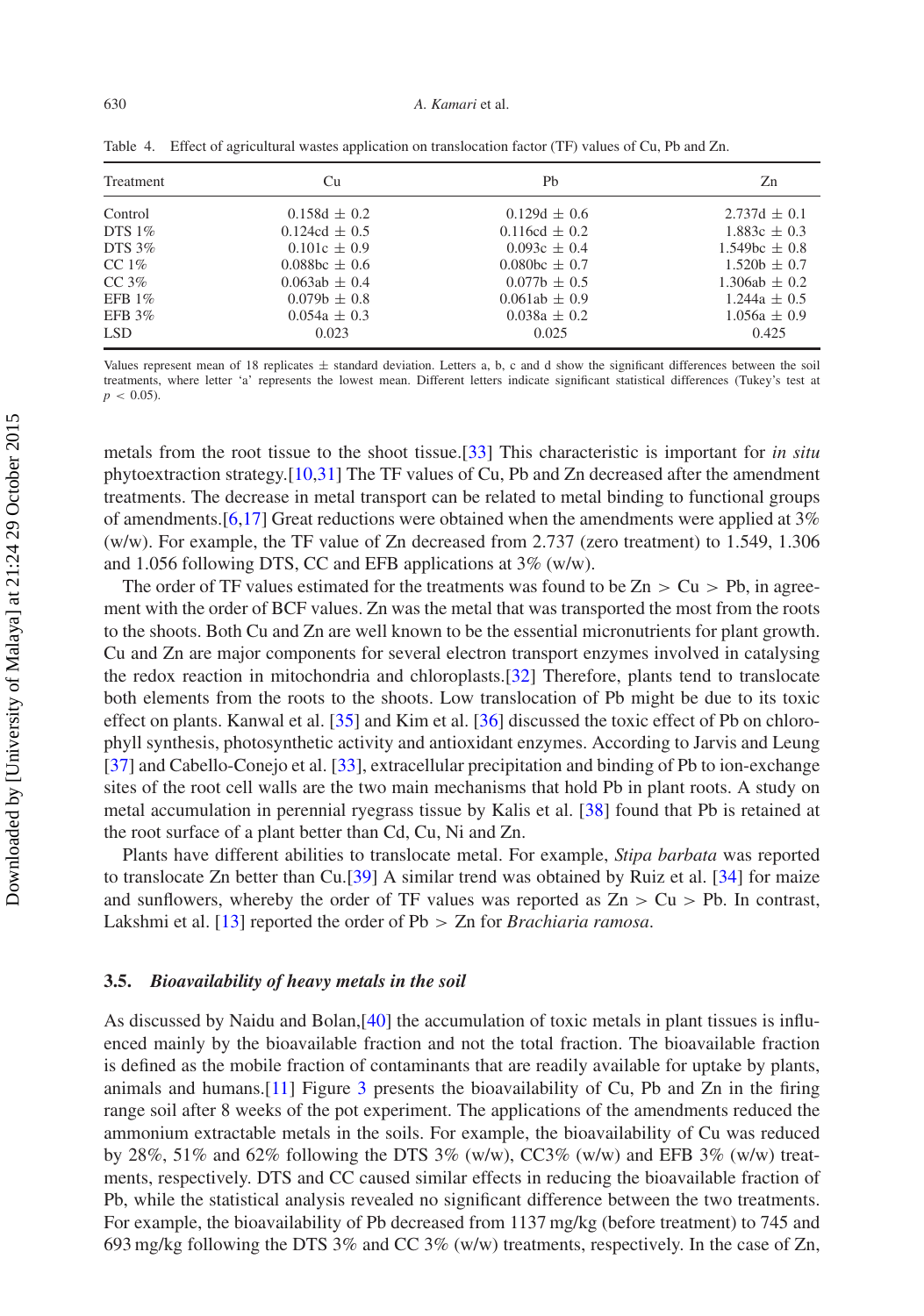<span id="page-10-0"></span>

Figure 3. Ammonium acetate extractable metals in soil after 8 weeks of pot experiment. Values represent mean of 18 replicates ± standard deviation. Different letters indicate significant statistical differences (Tukey's test at *p <* 0.05).

the amendment treatments at  $3\%$  (w/w) reduced the ammonium acetate extractable Zn in the soil significantly. The reduction in the bioavailability of metals in soils can be related to the immobilising effect of the amendments and uptake by the plants.

The effectiveness of a stabilisation or immobilisation strategy may also rely on soil pH.[\[10](#page-13-7)[,23\]](#page-13-20) The influence of soil pH on the immobilisation of heavy metals in a contaminated soil was assessed by measuring the soil pH before and after the amendment treatments (pot experiment). The addition of DTS, CC and EFB to the contaminated soils increased the pH of the firing range soil by 0.3–0.5 units (data not shown). A slight increase in the pH value of the firing range soil suggests that soil pH is not a main factor that influences metal bioavailability in this study.

It is clear that the application of amendments to the contaminated soil may affect the behaviour of the plants in accumulating and transporting metals. The ability of plants to extract, transport and accumulate contaminants is mainly influenced by several factors such as the nature of the soil, the amendment and metal contaminant, the application rate of the amendment, and the plant species. The correlations between metal concentrations in soil and metal concentrations in plant tissues were examined using two extractants, namely, EDTA and ammonium acetate. As shown in Table [5,](#page-11-0) ammonium acetate was found to have significant correlations between metal concentrations in soil and metal concentrations in plant tissues. In contrast, poor correlations were obtained following the EDTA extraction. The poor correlation between EDTA extractable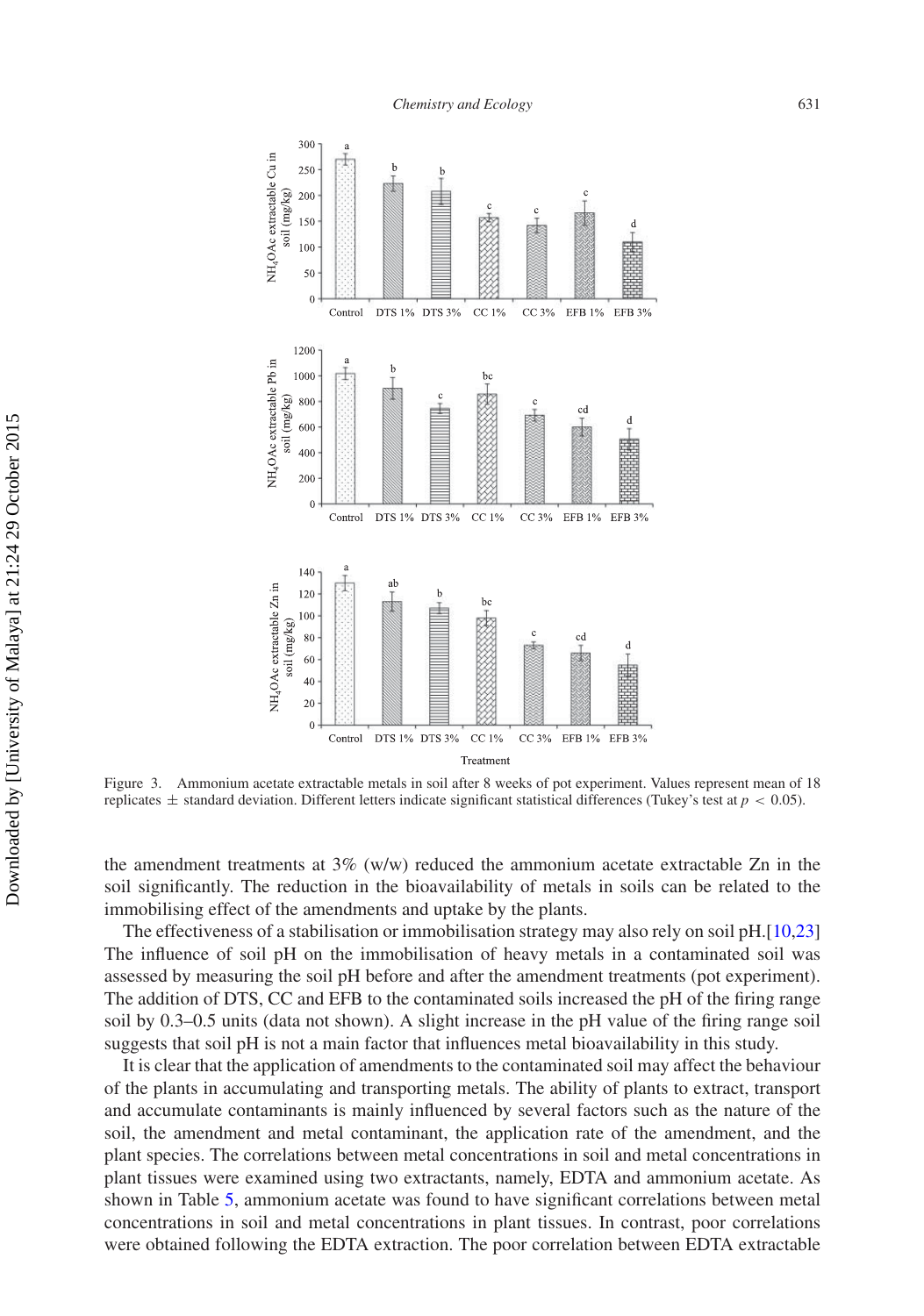| Extractant       |       | Shoot tissue            |            | Root tissue             |            |
|------------------|-------|-------------------------|------------|-------------------------|------------|
|                  | Metal | Correlation coefficient | $p$ -Value | Correlation coefficient | $p$ -Value |
| <b>EDTA</b>      | Pb    | 0.025                   | NS         | $-0.307$                | <b>NS</b>  |
|                  | Cu    | 0.047                   | NS         | $-0.128$                | <b>NS</b>  |
|                  | Zn    | 0.051                   | NS         | $-0.085$                | <b>NS</b>  |
| Ammonium acetate | Pb    | 0.214                   | $0.005*$   | $-0.495$                | $0.003*$   |
|                  | Cu    | 0.549                   | $0.002*$   | $-0.231$                | $0.006*$   |
|                  | Zn    | 0.833                   | $0.000*$   | $-0.708$                | $0.001*$   |

<span id="page-11-0"></span>Table 5. Correlations between metal concentrations in soil and metal concentrations in plant tissue of water spinach.

 $n = 65$ , NS, not significant, Pearson's correlation coefficient and significance at  $p < 0.05$ .

metal concentrations and plant tissue metal concentrations can be explained by the fact that EDTA is an excellent extractant for metal bound to organic matter, which may not be available for uptake by plants.[\[35\]](#page-14-0)

# **3.6.** *Characterisation: SEM, EDX and FTIR analyses*

The surface morphology of the amendments was examined by SEM analysis. Interaction with heavy metals resulted in significant changes on the surface of the amendments. The SEM images of CC before and after the pot experiment at  $10,000 \times$  magnification are shown in figure S1 as an example. Before the pot experiment, CC displayed a dense and smooth surface texture (figure S1(a)). Seed-like deposits were observed on the surface of CC following interaction with heavy metals (figure S1(b)).

The elemental composition of the amendments was determined by an EDX analysis. The EDX spectra of DTS before and after the pot experiment are presented in figure S2, as an example. Based on the EDX analysis, carbon and oxygen were found to be the main constituents in DTS, CC and EFB. The energy lines observed at 0.27 and 0.52 keV represent the features of carbon and oxygen, respectively (figure  $S(2(a))$ ). The features of platinum were observed at 2.05 and 9.44 keV. As previously described (Section 2.6), the amendments were coated with platinum to prevent electron charging effects that could interfere with the EDX analysis. Following the pot experiment, the energy lines of Zn were observed at 1.01 and 8.37 keV (figure S2(b)), confirming the ability of DTS to immobilise Zn in the contaminated soil.

The effectiveness of an amendment to immobilise heavy metals in contaminated soil also relies on the presence of functional groups. $[6,17]$  $[6,17]$  $[6,17]$  It is imperative to understand the possible binding mechanism(s) of metal ions onto amendments. Therefore, an FTIR analysis was carried out to identify the presence of functional groups and determine the chemical bonds of the amendments. The FTIR spectra of EFB before and after the pot experiment are shown in figure S3, as an example. As shown in figure S3(a), the  $-OH$  and N $-H$  stretches are represented by a broad and strong absorption band that appeared at  $3217 \text{ cm}^{-1}$ .[\[41](#page-14-6)] Meanwhile, the alkyl groups are represented by two absorption bands observed at 2916 and 2848 cm−1. An absorption band observed at 1579 cm−<sup>1</sup> corresponds to the N–H bending vibration associated with the amine group. The FTIR spectrum of EFB exhibits a characteristic of C–N stretch at the wavenumber of 1247 cm−1.[\[41\]](#page-14-6) A sharp absorption band observed at 1036 cm−<sup>1</sup> was assigned to the C–O stretch.

The FTIR spectrum of EFB significantly changed following the interaction with heavy metals during the 8-week pot experiment (figure S3(b)). For instance, the formation of a new absorption band at 1538 cm−<sup>1</sup> can be related to the interaction between the amine groups of EFB and the heavy metals. In addition, the interaction between the heavy metals and amendments has also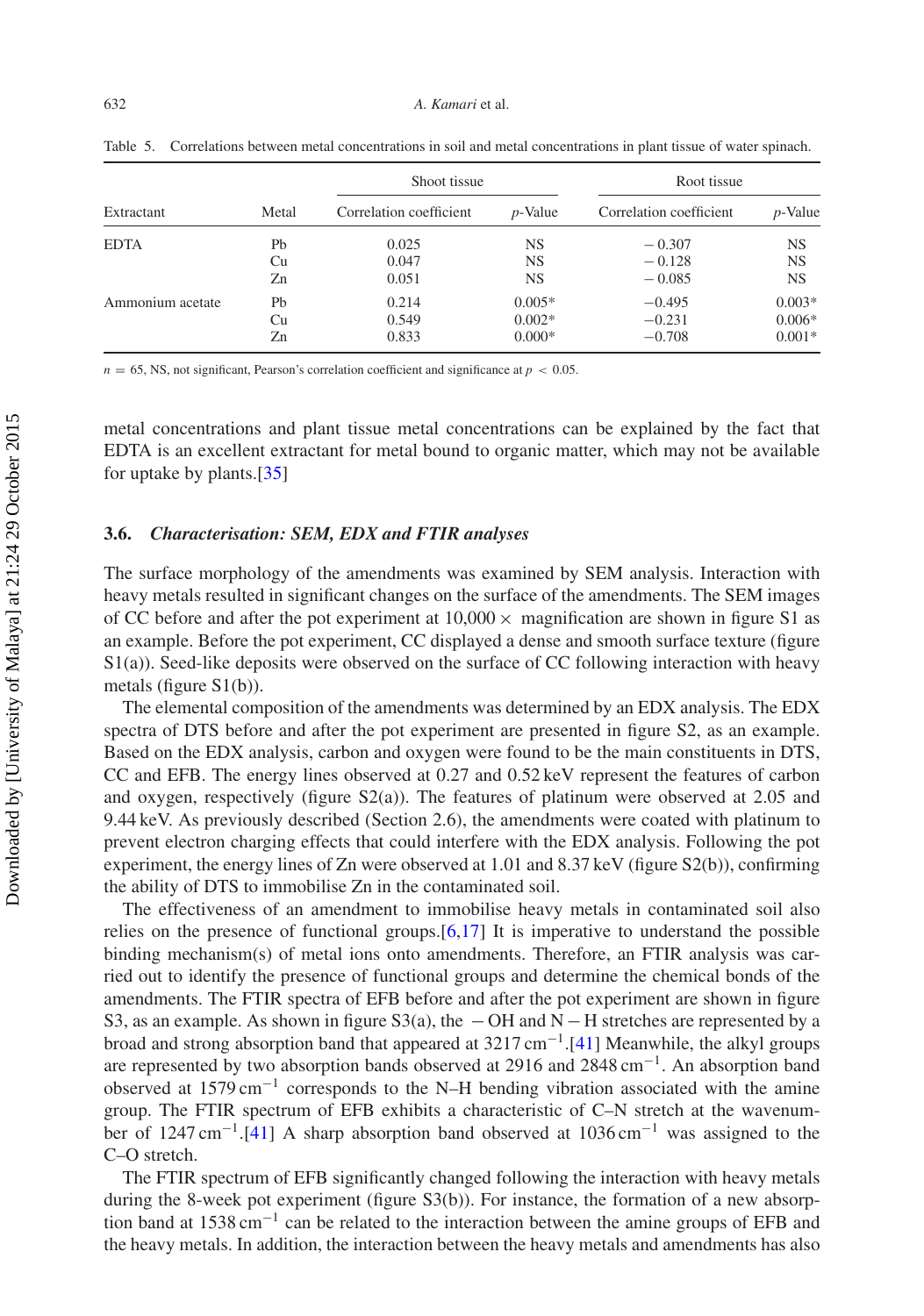caused the absorption intensity of the O–H stretching vibration to decrease. The absorption bands corresponding to O–H, C–N and C–O vibrations shifted to a new wavenumber following interaction with heavy metals. For example, the absorption band representing the OH group shifted from 3217 to 3288 cm<sup>-1</sup>. Meanwhile, the absorption band corresponding to the C–N stretch shifted from 1247 to 1236 cm−1. In the case of C–O stretching vibration, the absorption band shifted from 1036 to  $1022 \text{ cm}^{-1}$ .

An FTIR analysis revealed that the three amendments studied exhibited similar functional groups and chemical bonds, namely, hydroxyl (OH) and amine (NH2) groups, C–H stretch of alkyl groups, C–O and C–N stretches. Following the pot experiment, several changes in the FTIR characteristics were observed including the formation of a new absorption band, the change in absorption intensity and the shift in the wavenumber of the functional groups. Presumably, these changes can be attributed to the complexation mechanism between metal ions and active sites of amendments.[\[17](#page-13-14)[,22](#page-13-19)[,24\]](#page-13-21) Such a mechanism is important for the success of an immobilisation technique.<sup>[\[14](#page-13-11)[,18\]](#page-13-15)</sup>

# **4. Conclusions**

The results of this study highlight the feasibility of three agricultural wastes, namely, DTS,CC and EFB as soil amendments to remediate contaminated soil. The application of the amendments reduced the bioavailability of Cu, Pb and Zn in the firing range soil and the uptake of heavy metals by the water spinach. The presence of hydroxyl and amine groups in the amendments favoured the immobilisation of heavy metals in the firing range soil. The pot experiment, however, determined the fundamental aspects of the soil stabilisation technique. Information is also needed on the biodegradation of the three agricultural wastes studied in metal-contaminated soil. Agricultural wastes are available in large quantities in Malaysia. Their utilisation as clean-up materials to restore contaminated soil would provide a green solution to their disposal.

# **Acknowledgements**

We thank Ms Siti Noor Farina Mohd Fuad Ooi, Mrs Johana Jumiran, Mr Mohd Zurin Mahmud and Mr Mohd Hashimi Ma'ani for their technical assistance.

#### **Disclosure statement**

No potential conflict of interest was reported by the authors.

# **Funding**

This work was supported by the Universiti Pendidikan Sultan Idris Malaysia [Grants GPU 2011-0112-102-01 and 2013- 0120-102-01]; Ministry of Education Malaysia [Grant RACE 2012-0150-108-62].

# **Supplemental data**

Supplemental data for this article can be accessed at [doi:10.1080/02757540.2015.1077811/](http://dx.doi.org/10.1080/02757540.2015.1077811)description of location.

### **References**

<span id="page-12-0"></span>[1] Wei B, Yang L. A review of heavy metal contaminations in urban soils, urban road dusts and agricultural soils from China. Microchem J. 2010;94(2):99–107.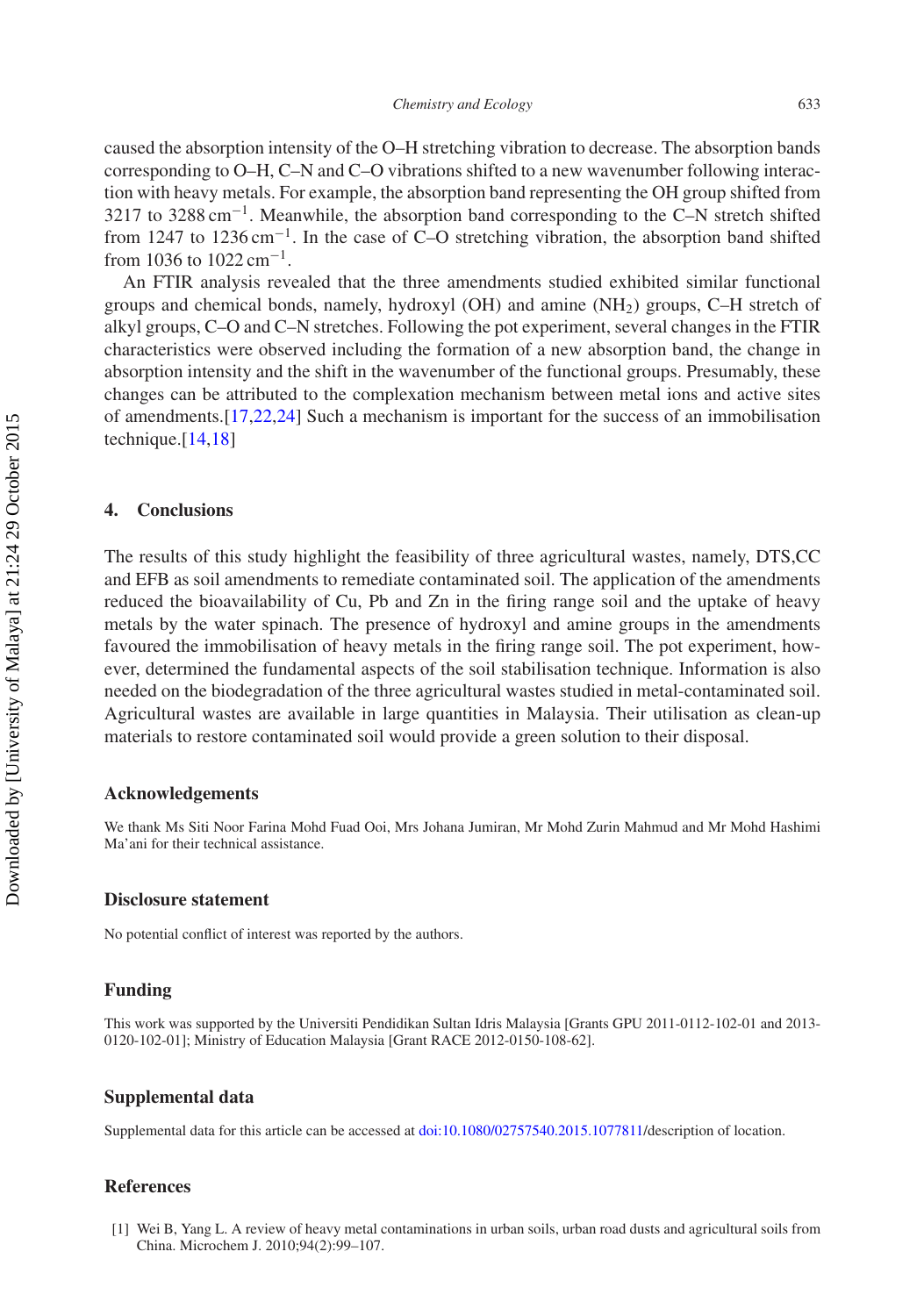#### 634 *A. Kamari* et al.

- <span id="page-13-0"></span>[2] Xi JF, Yu XZ, Zhou LX, Li DC, Zhang GL. Comparison of soil heavy metal pollution in suburb fields of different regions. Soils. 2011;43:769–775.
- <span id="page-13-1"></span>[3] Zhang J-H, Fan W-W. Metal partitioning and relationships to soil microbial properties of submerged paddy soil contaminated by electronic waste recycling. Chem Ecol. 2015;31(2):147–159.
- <span id="page-13-2"></span>[4] Almaroai YA, Vithanage M, Rajapaksha AU, et al. Natural and synthesized iron-rich amendments for As and Pb immobilisation in agricultural soil. Chem Ecol. 2014;30(3):267–279.
- <span id="page-13-3"></span>[5] Dermatas D, Menouno N, Dutko P, Dadachov M, Arienti P, Tsaneva V. Lead and copper contamination in small arms firing ranges. Global NEST J. 2004;6:141–148.
- <span id="page-13-4"></span>[6] Moon DH, Park J-W, Chang Y-Y, et al. Immobilization of lead in contaminated firing range soil using biochar. Environ Sci Pollut Res. 2013;20:8464–8471.
- <span id="page-13-5"></span>[7] Jorgensen SS, Willems M. The transformation of lead pellets in shooting range soils. AMBIO. 1997;16:11–15.
- [8] Landsberger S, Iskander F, Basunia S, Barnes D, Kaminski M. Lead and copper contamination of soil from industrial activities and firing ranges. Biol Trace Element Res. 1999;71–72:387–396.
- <span id="page-13-6"></span>[9] Chrastný V, Komárek M, Hájek T. Lead contamination of an agricultural soil in the vicinity of a shooting range. Environ Monit Assess. 2010;162:37–46.
- <span id="page-13-7"></span>[10] Ahmad A, Al-Othman AAS. Remediation rates and translocation of heavy metals from contaminated soil through *Parthenium hysterophorus*. Chem Ecol. 2014;30(4):317–327.
- <span id="page-13-8"></span>[11] Ali Z, Malik RN, Qadir A. Heavy metals distribution and risk assessment in soils affected by tannery effluents. Chem Ecol. 2013;29(8):676–692.
- <span id="page-13-9"></span>[12] Agency for Toxic Substances and Disease Registry (ATSDR). Toxicology profile for lead. Atlanta, GA: US Department of Health and Human Services; 2007.
- <span id="page-13-10"></span>[13] Lakshmi PM, Jaison S, Muthukumar T, Muthukumar M. Assessment of metal accumulation capacity of *Brachiaria ramosa* collected from cement waste dumping area for the remediation of metal contaminated soil. Ecol Eng. 2013;60:96–98.
- <span id="page-13-11"></span>[14] Venegas A, Rigol A, Vidal M. Viability of organic wastes and biochars as amendments for the remediation of heavy metal-contaminated soils. Chemosphere. 2015;119:190–198.
- <span id="page-13-12"></span>[15] Bian R, Joseph S, Cui L, et al. A three-year experiment confirms continuous immobilization of cadmium and lead in contaminated paddy field with biochar amendment. J Hazard Mater. 2014;272:121–128.
- <span id="page-13-13"></span>[16] Alvarenga P, Mourinha C, Farto M, et al. Sewage sludge, compost and other representative organic wastes as agricultural soil amendments: benefits versus limiting factors. Waste Manage. 2015;40:44–52.
- <span id="page-13-14"></span>[17] Kumpiene J, Lagerkvist A, Maurice C. Stabilization of As, Cr, Cu, Pb and Zn in soil using amendments - a review. Waste Manage. 2008;28(1):215–225.
- <span id="page-13-15"></span>[18] Lee S-H, Park H, Koo N, Hyun S, Hwang A. Evaluation of the effectiveness of various amendments on trace metals stabilization by chemical and biological methods. J Hazard Mater. 2011;188(1):44–51.
- <span id="page-13-16"></span>[19] Ruttens A, Adriaensen K, Meers E, et al. Long-term sustainability of metal immobilization by soil amendments: cyclonic ashes versus lime addition. Environ Pollut. 2010;158(5):1428–1434.
- <span id="page-13-17"></span>[20] Park JH, Lamb D, Paneerselvam P, Choppala G, Bolan NS, Chung J-W. Role of organic amendments on enhanced bioremediation of heavy metal(loid) contaminated soils. J Hazard Mater. 2011;185(2):549–574.
- <span id="page-13-18"></span>[21] Armelin MJA, Trevizam AR, Muraoka T, et al. Phosphate effect on the content of selected elements in a lettuce variety grown at a contaminated soil. J Rad Nucl Chem. 2014;301(1):17–21.
- <span id="page-13-19"></span>[22] Lee S-H, Lee J-S, Choi YJ, Kim J-G. In situ stabilization of cadmium-, lead-, and zinc-contaminated soil using various amendments. Chemosphere. 2009;77(8):1069–1075.
- <span id="page-13-20"></span>[23] Abdelhafez AA, Li J, Abbas MHH. Feasibility of biochar manufactured from organic wastes on the stabilization of heavy metals in a metal smelter contaminated soil. Chemosphere. 2014;117:66–71.
- <span id="page-13-21"></span>[24] Janoš P, Vávrová J, Herzogová L, Pilařová V. Effects of inorganic and organic amendments on the mobility (leachability) of heavy metals in contaminated soil: A sequential extraction study. Geoderma. 2010;159: 335–341.
- <span id="page-13-22"></span>[25] Yusoff SNM, Kamari A, Putra WP, et al. Removal of Cu (II), Pb (II) and Zn (II) ions from aqueous solutions using selected agricultural wastes: adsorption and characterisation studies. J Environ Protect. 2014;5:289–300.
- <span id="page-13-23"></span>[26] Gee GW, Bauder JW. Particle size analysis. In: Klute A, editor, Methods of soil analysis. part I. Physical and mineralogical methods. Madison, WI: ASA-SSAA; 1986. p. 383–411.
- <span id="page-13-24"></span>[27] Lu RK. Analysis methods of soil agricultural chemistry. Beijing, China: Chinese Agricultural Science Technology Press; 2000. p. 60–65.
- <span id="page-13-25"></span>[28] Jackson ML. Soil chemical analysis. New Delhi, India: Prentice Hall of India; 1967. p. 498–576.
- <span id="page-13-26"></span>[29] Sumner ME, Miller WP. Cation exchange capacity and exchange coefficients. In: Sparks DL, editor. Method of soil analysis: chemical methods. Madison, WI: American Society of Agronomy; 1996. p. 1031–1075.
- <span id="page-13-27"></span>[30] Serbula SM, Radojevic AA, Kalinovic JV, Kalinovic TS. Indication of airborne pollution by birch and spruce in the vicinity of copper smelter. Environ Sci Pollut Res. 2014;21:11510–11520.
- <span id="page-13-28"></span>[31] McGrath SP, Zhao F-J. Phytoextraction of metals and metalloids from contaminated soils. Curr Opinion Biotechnol. 2003;14(3):277–282.
- <span id="page-13-29"></span>[32] Yu X-Z, Wang D-Q, Zhang X-H. Chelator-induced phytoextraction of zinc and copper by rice seedlings. Ecotoxicol. 2014;23:749–756.
- <span id="page-13-30"></span>[33] Cabello-Conejo MI, Becerra-Castro C, Prieto-Fernández A, et al. Rhizobacterial inoculants can improve nickel phytoextraction by the hyperaccumulator *Asylum pintodasilvae*. Plant Soil. 2014;379:35–50.
- <span id="page-13-31"></span>[34] Ruiz E, Rodríguez L, Alonso-Azcárate J, Rincon J. Phytoextraction of metal polluted soils around a Pb–Zn mine ´ by crop plants. Int J Phytorem. 2009;11(4):360–384.